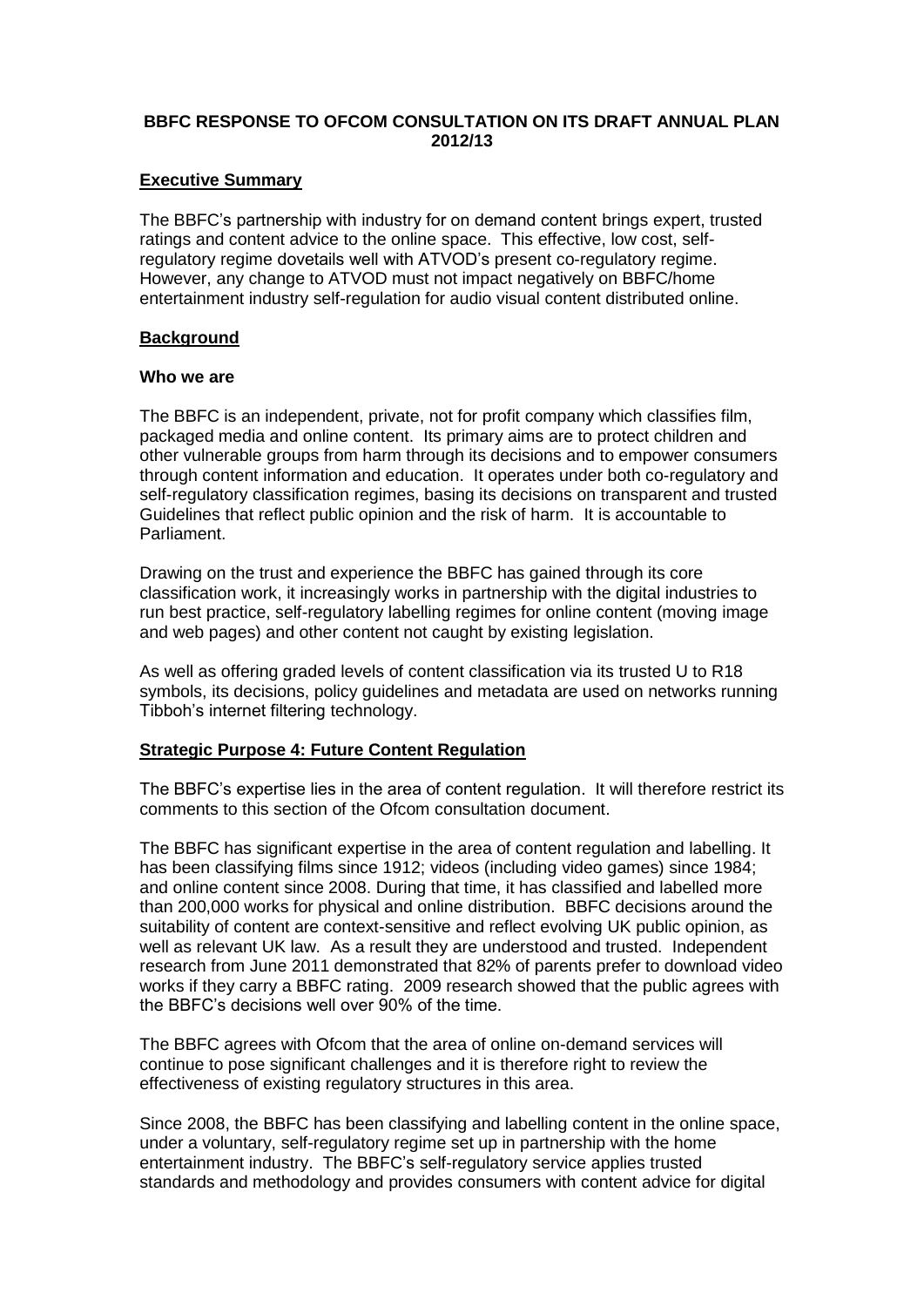content. All of the major studios are either members or pending members of the service, together with several large aggregator platforms (see annexe 1, below). The Government has indicated its support for this service.

In 2010, BBFC.online accepted its first Internet Service Provider member. It contracted with Tibboh (http://www.tibboh.co.uk) to power its network-based internet filter with an adapted set of the BBFC's Guidelines. The BBFC also provided staff training to allow Tibboh's in-house team to adjudicate on decisions where a user or website owner has appealed against a site classification and is retained to offer a final level of escalation and adjudication.

BBFC.online demonstrates that self-regulation can work in the online world without the need for extension of the current statutory regime, at least for now. Research evidence suggests that the majority of the public assumes that VOD already comes under the BBFC's regulatory oversight and positively prefer to purchase downloads from sites using BBFC classifications. The industry has accepted this consumer expectation and has voluntarily taken steps to ensure that the protections offered by BBFC classifications are offered online. Key therefore to the success of BBFC.online are consumer recognition and industry support.

# **The BBFC and ATVOD**

The BBFC understands that Ofcom will be carrying out a review of ATVOD in 2012/13.

The BBFC enjoys a positive and constructive relationship with ATVOD. For example, ATVOD is a member of the BBFC's Consultative Council which brings together senior figures from a wide range of customer and expert bodies and from local government and the devolved administrations.

Because both bodies are active in relation to on demand content regulation, there is practical cooperation underlying the ATVOD/BBFC relationship. Because the BBFC is the acknowledged UK expert in the area of adult content (both 18 and R18, legal and illegal) a number of other media regulators and content providers seek our advice and input in relation to their work. These include ATVOD. As it has done since its creation, ATVOD uses BBFC R18 standards as the benchmark for requiring material to be inaccessible to children on those UK-based VOD services which fall to be regulated under the Audiovisual Media Services Directive.

The corollary to this is that ATVOD does not require to be placed behind access controls any material passed by the BBFC at 18, the assumption being that such content would not "seriously impair the development" of children.

Therefore content owners and aggregators which provide material classified between U and 18 by the BBFC can be satisfied that ATVOD will allow them to provide that on demand material without interference.

The BBFC's relationship with ATVOD ensures that in relation to content owners and aggregators who use the BBFC's online classification services, the existing regulatory mechanisms work effectively.

If Ofcom decides to change how ATVOD works or decides that different regulatory architecture is desirable, the BBFC strongly urges Ofcom not to do anything which would interfere with the existing, effective regulatory architecture designed, set up and run by the BBFC and the home entertainment industry. The suite of online